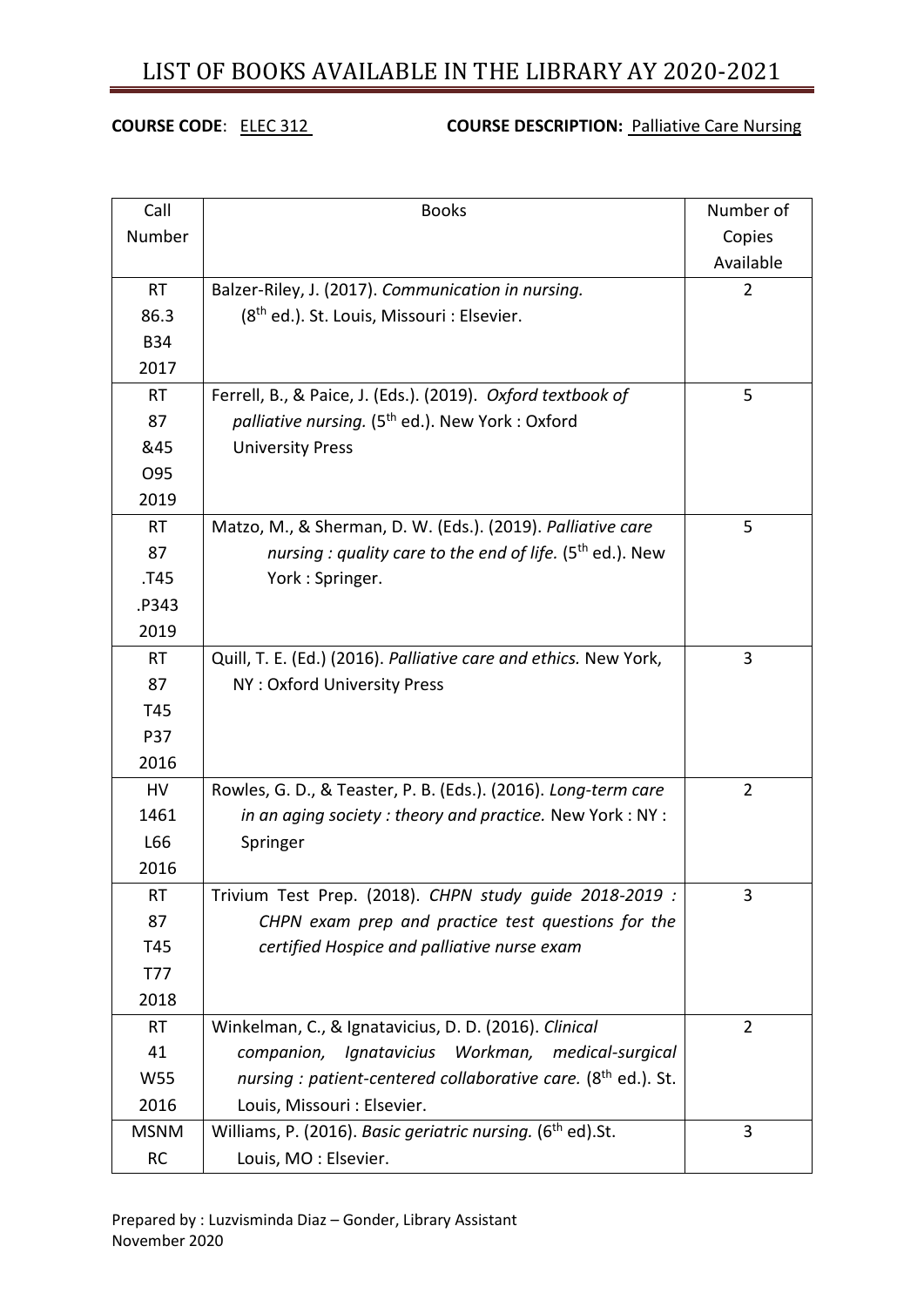| 954  |  |
|------|--|
| W55  |  |
| 2016 |  |

### OTHER REFERENCES

## COPYRIGHT 2015 AND BELOW

| Call        | <b>Books</b>                                                        | Number of      |
|-------------|---------------------------------------------------------------------|----------------|
| Number      |                                                                     | Copies         |
|             |                                                                     | Available      |
| <b>RT</b>   | Benner, P., Kyriakidis, P. H., & Stannard, D. (2011). Clinical      | 2              |
| 120         | wisdom and interventions in acute and critical care: a              |                |
| .15         | thinking-in-action approach. $(2^{nd}$ ed.). New York :             |                |
| <b>B46</b>  | Springer                                                            |                |
| 2011        |                                                                     |                |
| <b>RT</b>   | Blakeman, J. R. (2015). Learning from patients : my life as a       | 5              |
| 41          | student nurse. [United States] : CreateSpace.                       |                |
| E185.96     |                                                                     |                |
| <b>B53</b>  |                                                                     |                |
| 2015        |                                                                     |                |
| <b>RT</b>   | Burns, S. M. (Ed.). (2014). AACN essentials of critical care        | 5              |
| 120         | nursing. (3rd ed.). New York: McGraw Hill Education                 |                |
| 15          | Medical.                                                            |                |
| A44         |                                                                     |                |
| 2014        |                                                                     |                |
| <b>RT</b>   | Campbell, M. (2009). Nurse to nurse palliative care. UK,            | 3              |
| 87          | London: McGraw                                                      |                |
| T45         |                                                                     |                |
| C36         |                                                                     |                |
| 2009        |                                                                     |                |
| <b>RM</b>   | Charney, P., & Malone, A. (2013). Academy of nutrition and          | $\overline{2}$ |
| 224         | dietetics pocket guide to enteral nutrition. (2 <sup>nd</sup> ed.). |                |
| C43         | Chicago, Illinois: Academy of Nutrition and Dietetics               |                |
| 2013        |                                                                     |                |
| <b>MSNM</b> | Cohen, E. L., & Cesta, T. G. (2005). Nursing care                   | 3              |
| <b>RT</b>   | management : form essentials to advances practice                   |                |
| 90.7        | applications. (4 <sup>th</sup> ed.). St. Louis, Missouri :          |                |
| C64         | Elsevier/Mosby                                                      |                |
| 2005        |                                                                     |                |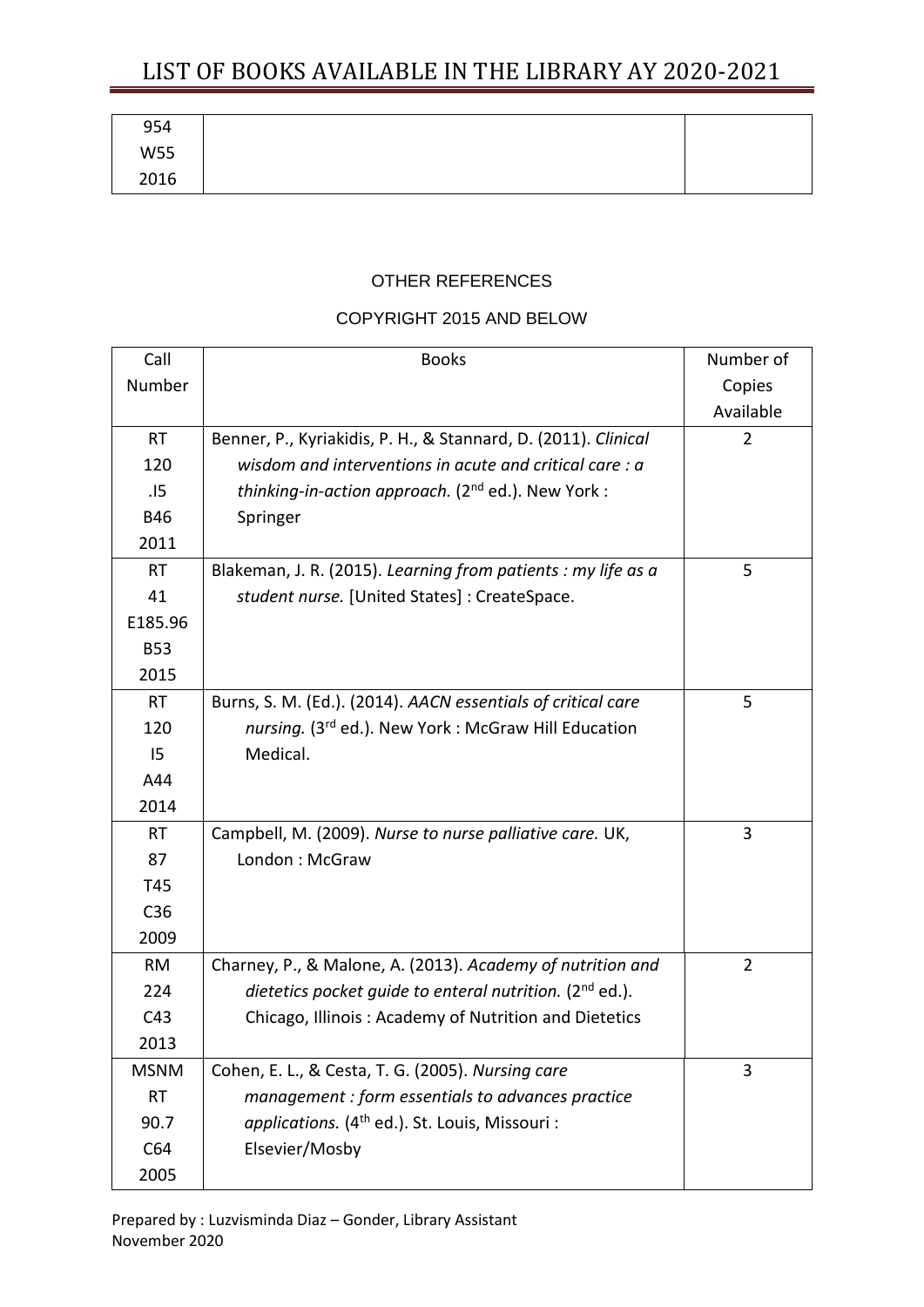# LIST OF BOOKS AVAILABLE IN THE LIBRARY AY 2020-2021

| <b>MSNM</b> | Craig, J. V., & Smyth, R. L. (Eds.). (2012). The evidence-based       | 5              |
|-------------|-----------------------------------------------------------------------|----------------|
| <b>RT</b>   | practice manual for nurses. (3rd ed.). Edinburgh :                    |                |
| 42          | Churchill Livingstone/Elsevier.                                       |                |
| E95         |                                                                       |                |
| 2012        |                                                                       |                |
| <b>RM</b>   | Escott-Stump, S. (2015). Nutrition and diagnosis-related              | $\overline{2}$ |
| 216         | care. (8 <sup>th</sup> ed.). Philadelphia: Wolters Kluwer             |                |
| E83         |                                                                       |                |
| 2015        |                                                                       |                |
| <b>RT</b>   | Ferrell, B. R., Coyle, N., & Paice, J. A. (Eds.). (2015). Oxford      | 5              |
| 87          | textbook of palliative nursing. (4 <sup>th</sup> ed.). Oxford: Oxford |                |
| T45         | University.                                                           |                |
| 2015        |                                                                       |                |
| <b>RT</b>   | Gray, M. (2014). Practical skills for mentoring in healthcare :       | 5              |
| 81          | a guide for busy practitioners. England : Palgrave                    |                |
| G73         |                                                                       |                |
| 2014        |                                                                       |                |
| <b>RA</b>   | Goldsmith, S. B. (2011). Principles of health care                    | 3              |
| 971         | management : foundations for a changing health care                   |                |
| G573        | system. (2 <sup>nd</sup> ed.). MA : World Headquarters.               |                |
| 2011        |                                                                       |                |
| <b>RT</b>   | Gulanick, M., & Myers, J. L. (Eds.). (2014). Nursing care             | 5              |
| 49          | plans : diagnoses, interventions, and outcomes. (8 <sup>th</sup>      |                |
| G85         | ed.). Philadelphia, PA : Elsevier/Mosby                               |                |
| 2014        |                                                                       |                |
| <b>RT</b>   | Lugton, J., & McIntyre, R. (2005). Palliative care: the               | $\overline{2}$ |
| T45         | nursing role. Leith Walk, Edinburgh : Churchill                       |                |
| P37         | Livingstone.                                                          |                |
| 2005        |                                                                       |                |
| <b>RT</b>   | Matzo, M. L., & Sherman, D. W. (Eds.). (2015). Palliative care        | 5              |
| 87          | nursing: quality care to the end of life. (4 <sup>th</sup> ed.). New  |                |
| T45         | York: Springer.                                                       |                |
| P343        |                                                                       |                |
| 2015        |                                                                       |                |
| <b>RT</b>   | Matzo, M. L., & Sherman, D. W. (2010). Palliative care                | 5              |
| 87          | nursing : quality care to the end of life. (3rd ed.). New             |                |
| T45         | York: Springer.                                                       |                |
| P343        |                                                                       |                |
| 2010        |                                                                       |                |
| <b>MSNM</b> | Motacki, K., & Burke, K. (2011). Nursing delegation and               | 3              |
| <b>RT</b>   | management of patient care. Missouri : Mosby/Elsevier.                |                |